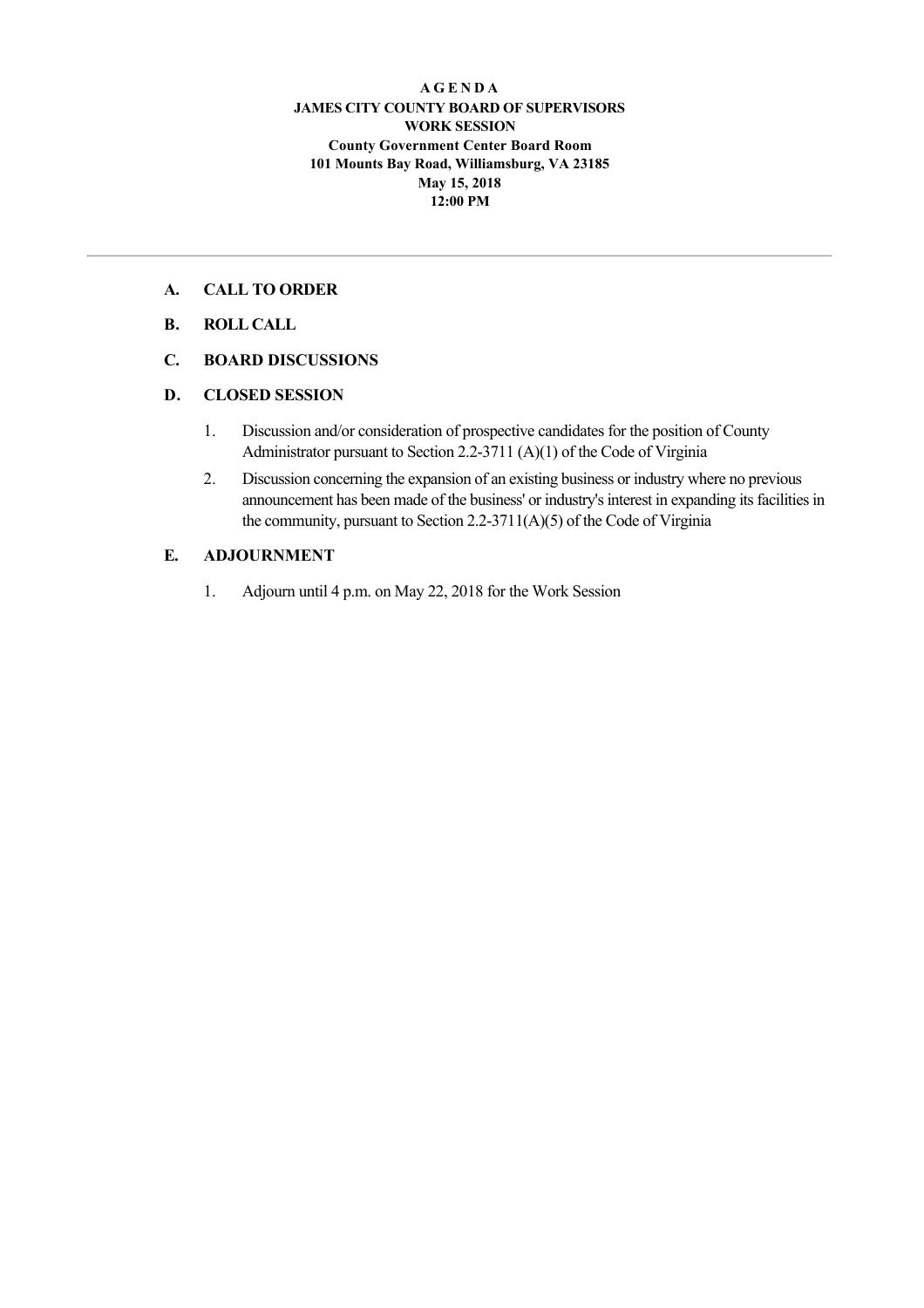# **AGENDA ITEM NO. D.1.**

#### **ITEM SUMMARY**

| DATE:    | 5/15/2018                                                                                                                                                         |
|----------|-------------------------------------------------------------------------------------------------------------------------------------------------------------------|
| TO:      | The Board of Supervisors                                                                                                                                          |
| FROM:    | William C. Porter, Interim County Administrator                                                                                                                   |
| SUBJECT: | Discussion and/or consideration of prospective candidates for the position of County<br>Administrator pursuant to Section 2.2-3711 (A)(1) of the Code of Virginia |

## **REVIEWERS:**

| Department             | Reviewer        | Action   | Date                          |
|------------------------|-----------------|----------|-------------------------------|
| <b>Board Secretary</b> | Fellows, Teresa | Approved | $5/14/2018 - 4:50 \text{ PM}$ |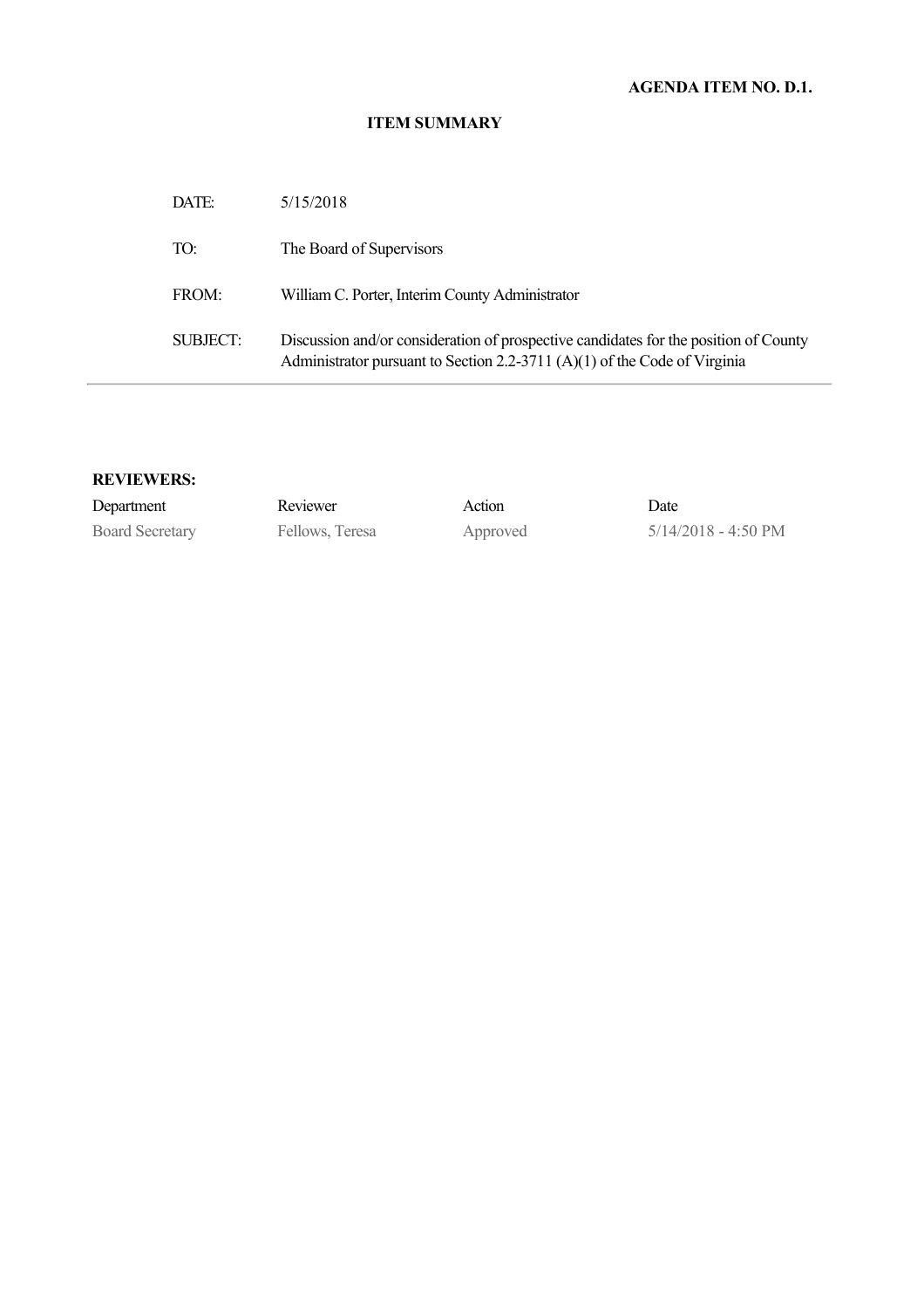# **AGENDA ITEM NO. D.2.**

#### **ITEM SUMMARY**

| DATE:           | 5/15/2018                                                                                                                                                                                                                                                                          |
|-----------------|------------------------------------------------------------------------------------------------------------------------------------------------------------------------------------------------------------------------------------------------------------------------------------|
| TO:             | The Board of Supervisors                                                                                                                                                                                                                                                           |
| FROM:           | William C. Porter, Interim County Administrator                                                                                                                                                                                                                                    |
| <b>SUBJECT:</b> | Discussion concerning the expansion of an existing business or industry where no<br>previous announcement has been made of the business' or industry's interest in<br>expanding its facilities in the community, pursuant to Section $2.2\n-3711(A)(5)$ of the<br>Code of Virginia |

## **REVIEWERS:**

| Department             | Reviewer        | Action   | Date                          |
|------------------------|-----------------|----------|-------------------------------|
| <b>Board Secretary</b> | Fellows, Teresa | Approved | $5/14/2018 - 4:53 \text{ PM}$ |